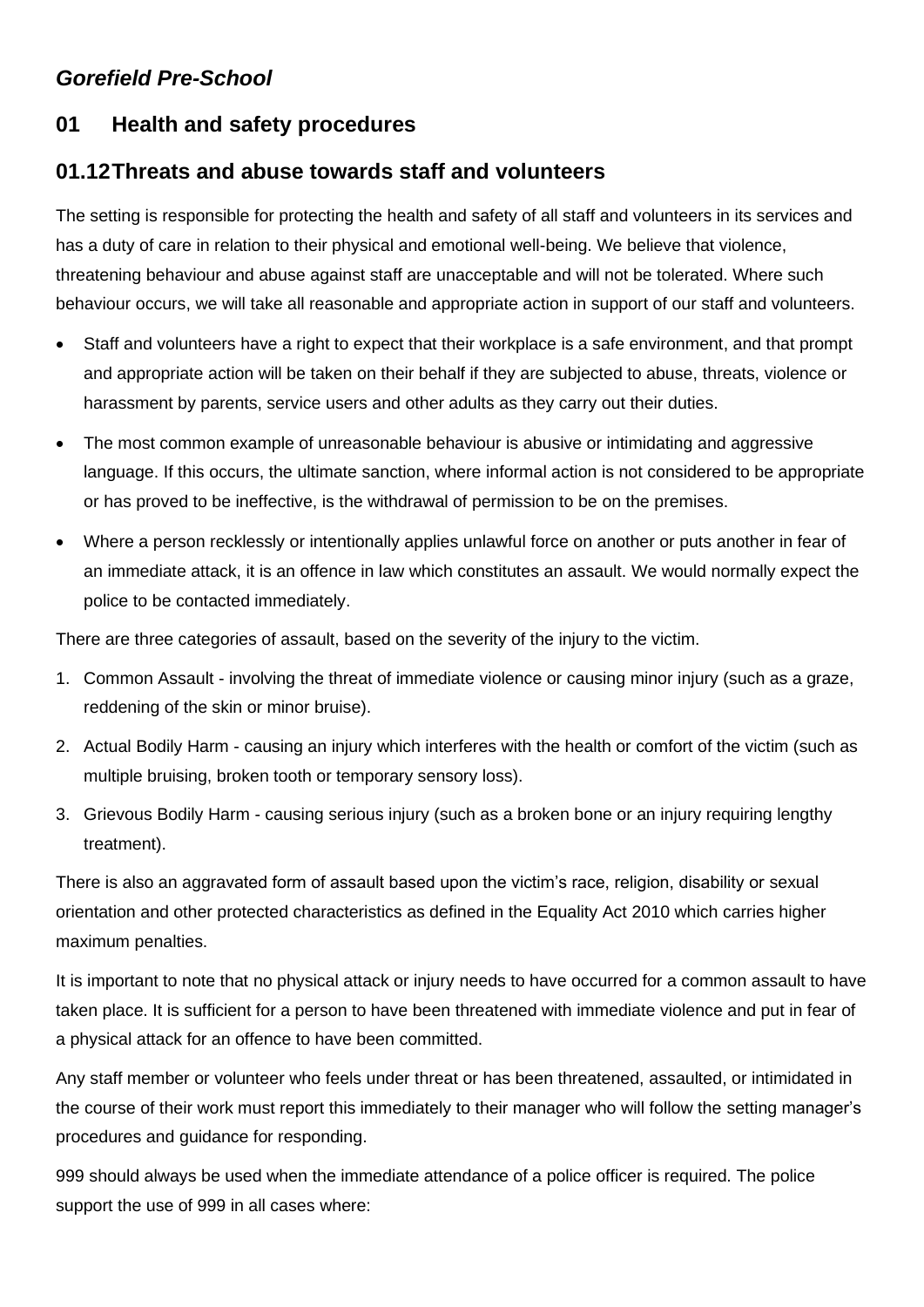- there is danger to life
- there is a likelihood of violence
- an assault is, or is believed to be, in progress
- the offender is on the premises
- the offence has just occurred, and an early arrest is likely

If it is not possible to speak when making a 999 call because it alerts an offender, cough quietly or make a noise on the line, then follow the prompts to dial 55 (mobiles only) for a silent call. Police may be able to trace the call and attend the premises.

### **Harassment and intimidation**

Staff may find themselves subject to a pattern of persistent unreasonable behaviour from individual parents or service users. This behaviour may not be abusive or overtly aggressive but could be perceived as intimidating and oppressive. In these circumstances staff may face a barrage of constant demands or criticisms on an almost daily basis, in a variety of formats for instance, email or telephone. They may not be particularly taxing or serious when viewed in isolation but can have a cumulative effect over a period of undermining their confidence, well-being, and health. In extreme cases, the behaviour of the parent or other service user may constitute an offence under the Protection from Harassment Act 1997, whereby:

*A person must not pursue a course of conduct:*

*(a) which amounts to harassment of another, and*

*(b) which he knows or ought to know amounts to harassment of the other.*

If so, the police have powers to act against the offender. Such situations are rare but, when they do arise, they can have a damaging effect on staff and be very difficult to resolve. If the actions of a parent appear to be heading in this direction, staff should speak to their manager who will take appropriate action to support. This may include the manager sending a letter to the aggressor, warning them that their behaviour is unacceptable and may result in further action being taken against them. All incidents must be recorded and reported to the setting's line manager using form**.**

#### **Banning parents and other visitors from the premises**

- Parents and some other visitors normally have implied permission to be on the premises at certain times and for certain purposes, and they will not therefore be trespassers unless the implied permission is withdrawn.
- If a parent or other person continues to behave unreasonably on the premises a letter will be sent to them from the manager/committee withdrawing the implied permission for them to be there.
- Further breaches may lead to prosecution of the person concerned by the police and they are treated as a trespasser.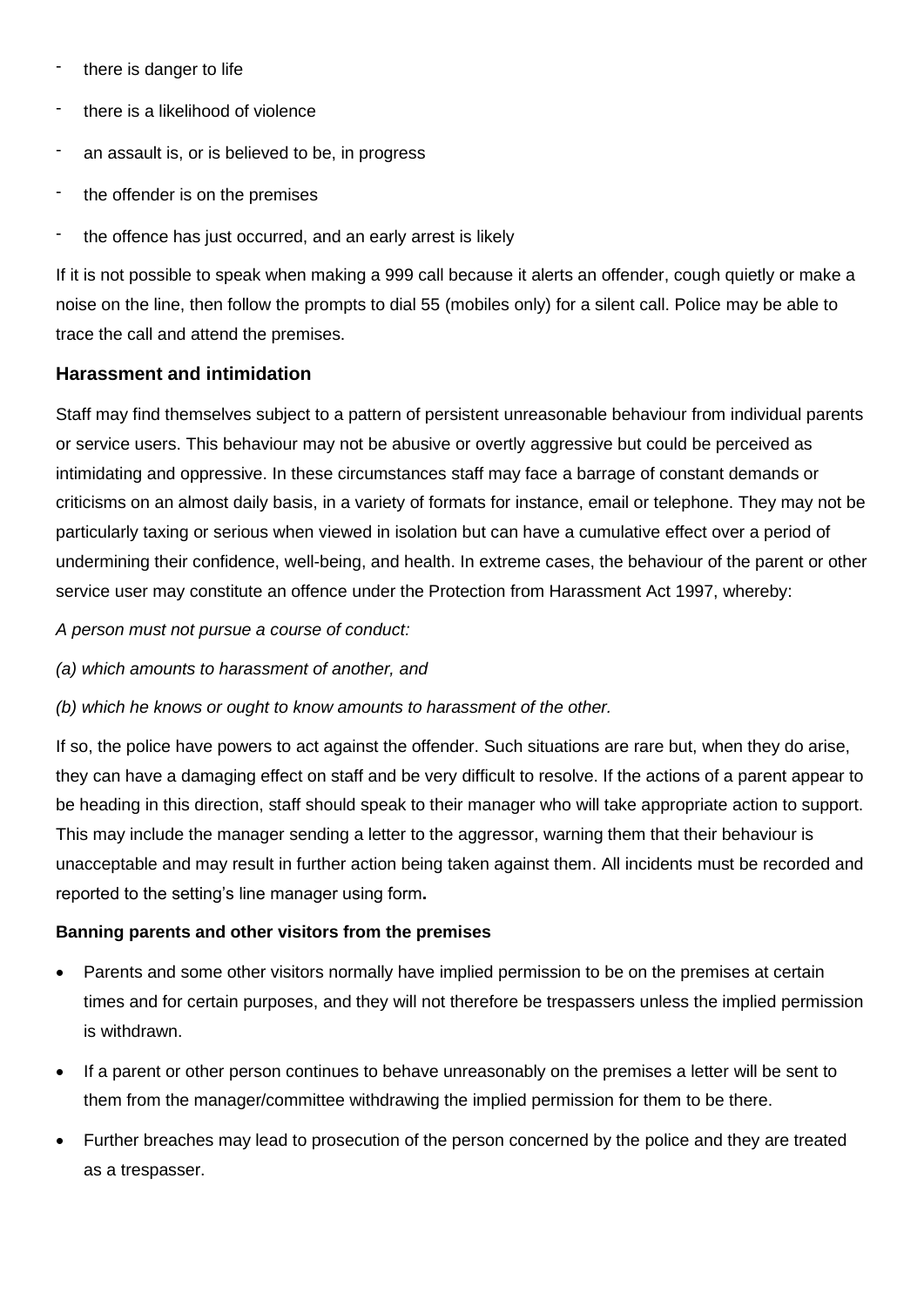• Full records are kept of each incident, in the Reportable Incident Record, including details of any person(s) who witnessed the behaviour of the trespasser(s), since evidence will need to be provided to the Court.

## **Dealing with an incident**

- We would normally expect all cases of assault, and all but the most minor of other incidents, to be regarded as serious matters which should be reported to the setting manager and/or the police and followed up with due care and attention.
- A record of the incident must be made whether the police are involved or not.
- Whilst acknowledging that service users i.e. parents and families, may themselves be under severe stress, it is never acceptable for them to behave aggressively towards staff and volunteers. Individual circumstances along with the nature of the threat are considered before further action is taken.
- All parties involved should consider the needs, views, feelings and wishes of the victim at every stage. We will ensure sympathetic and practical help, support and counselling is available to the victim both at the time of the incident and subsequently.
- A range of support can be obtained:
	- from the setting manager, owners/directors/trustees and/or a staff colleague
	- from Victim Support on giving evidence in court
- In non-urgent cases, where the incident is not thought to be an emergency, but police involvement is required, all staff and volunteers are aware of the non-emergency police contact number for the area.
- 999 calls receive an immediate response. Unless agreed at the time, non-emergency calls are normally attended within 8 hours (24 hours at the latest).
- When they attend the setting or service, the police will take written statements from the victim (including a 'Victim Personal Statement') and obtain evidence to investigate the offence in the most appropriate and effective manner.
- The police will also consider any views expressed by the setting manager and owner/directors/trustees as to the action they would like to see taken. The manager should speak to the victim and be aware of his or her views before confirming with the police how they wish them to proceed.
- In some cases the victim may be asked by the police if he/she wishes to make a complaint or allegation against the alleged offender. It is important to ensure that the victim can discuss the matter with their line manager, a colleague or friend before deciding on their response. It is helpful for the victim to be assured that, if there is a need subsequently to give evidence in court, support can be provided if it is not already available from Victim Support.
- The decision regarding whether an individual is prosecuted is made by the police or Crown Prosecution Service (CPS) based on the evidence and with due regard to other factors.